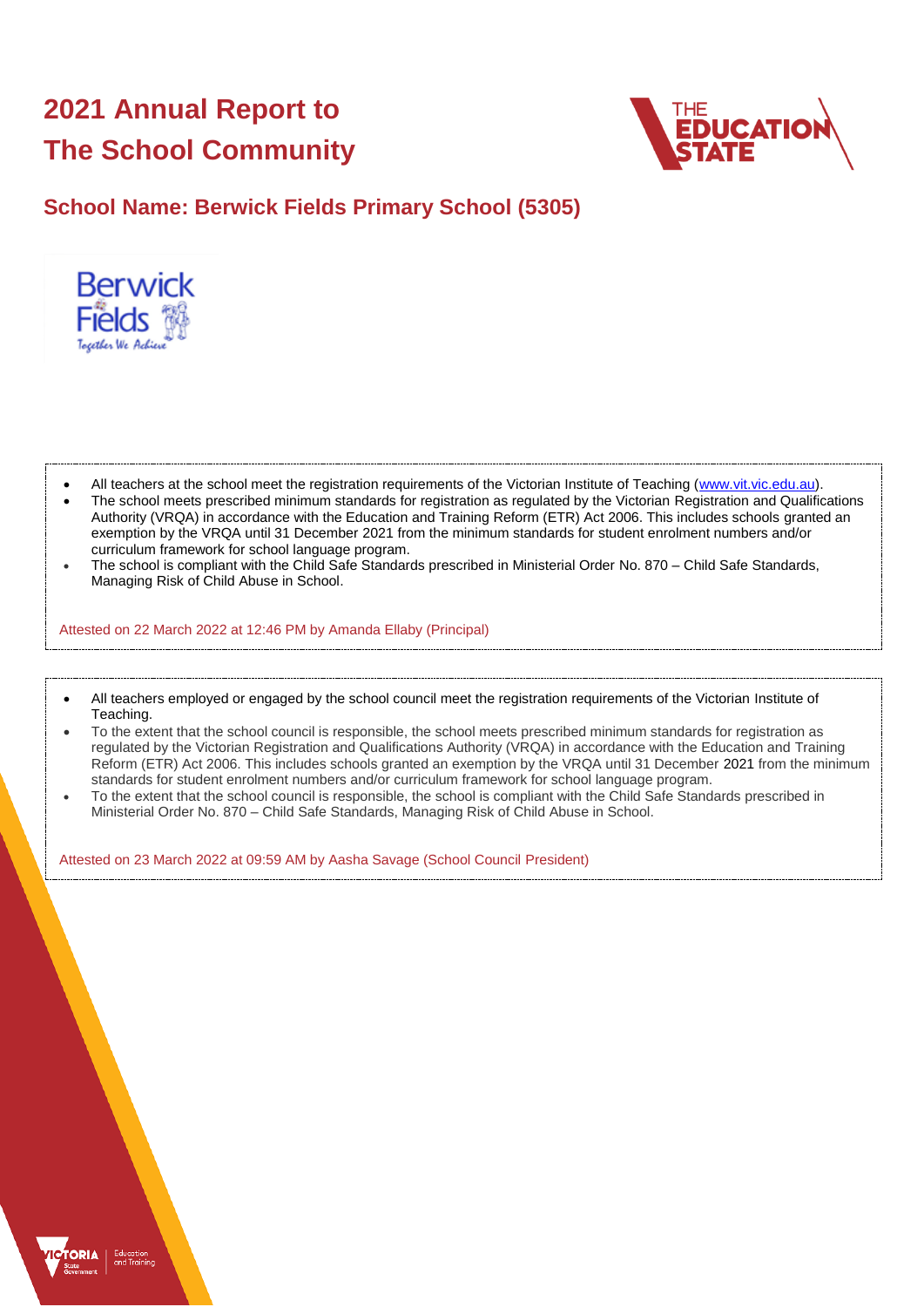

## How to read the Annual Report

### What does the *'About Our School'* commentary section of this report refer to?

The 'About our school' commentary provides a brief background on the school, an outline of the school's performance over the year and future directions.

The 'School Context' describes the school's vision, values and purpose. Details include the school's geographic location, size and structure, social characteristics, enrolment characteristics and special programs.

The 'Framework for Improving Student Outcomes (FISO)' section includes the improvement initiatives the school has selected and the progress they have made towards achieving them through the implementation of their School Strategic Plan and Annual Implementation Plan.

#### What does the *'Performance Summary'* section of this report refer to?

The Performance Summary includes the following:

#### **School Profile**

- student enrolment information
- the school's 'Student Family Occupation and Education' category
- a summary of parent responses in the Parent Opinion Survey, shown against the statewide average for Primary schools
- school staff responses in the area of School Climate in the School Staff Survey, shown against the statewide average for Primary schools

#### **Achievement**

- English and Mathematics for Teacher Judgements against the curriculum
- English and Mathematics for National Literacy and Numeracy tests (NAPLAN).

#### **Engagement**

Student attendance at school

#### **Wellbeing**

Student responses to two areas in the Student Attitudes to School Survey:

- Sense of Connectedness
- Management of Bullying

Results are displayed for the latest year and the average of the last four years (where available). As NAPLAN tests were not conducted in 2020, the NAPLAN 4-year average is the average of 2018, 2019 and 2021 data in the 2021 Performance Summary.

### Considering COVID-19 when interpreting the Performance Summary

The Victorian community's experience of COVID-19, including remote and flexible learning, had a significant impact on normal school operations in 2020 and 2021. This impacted the conduct of assessments and surveys. Readers should be aware of this when interpreting the Performance Summary.

For example, in 2020 and 2021 school-based surveys ran under changed circumstances, and NAPLAN was not conducted in 2020. Absence and attendance data during this period may have been influenced by local processes and procedures adopted in response to remote and flexible learning.

Schools should keep this in mind when using this data for planning and evaluation purposes.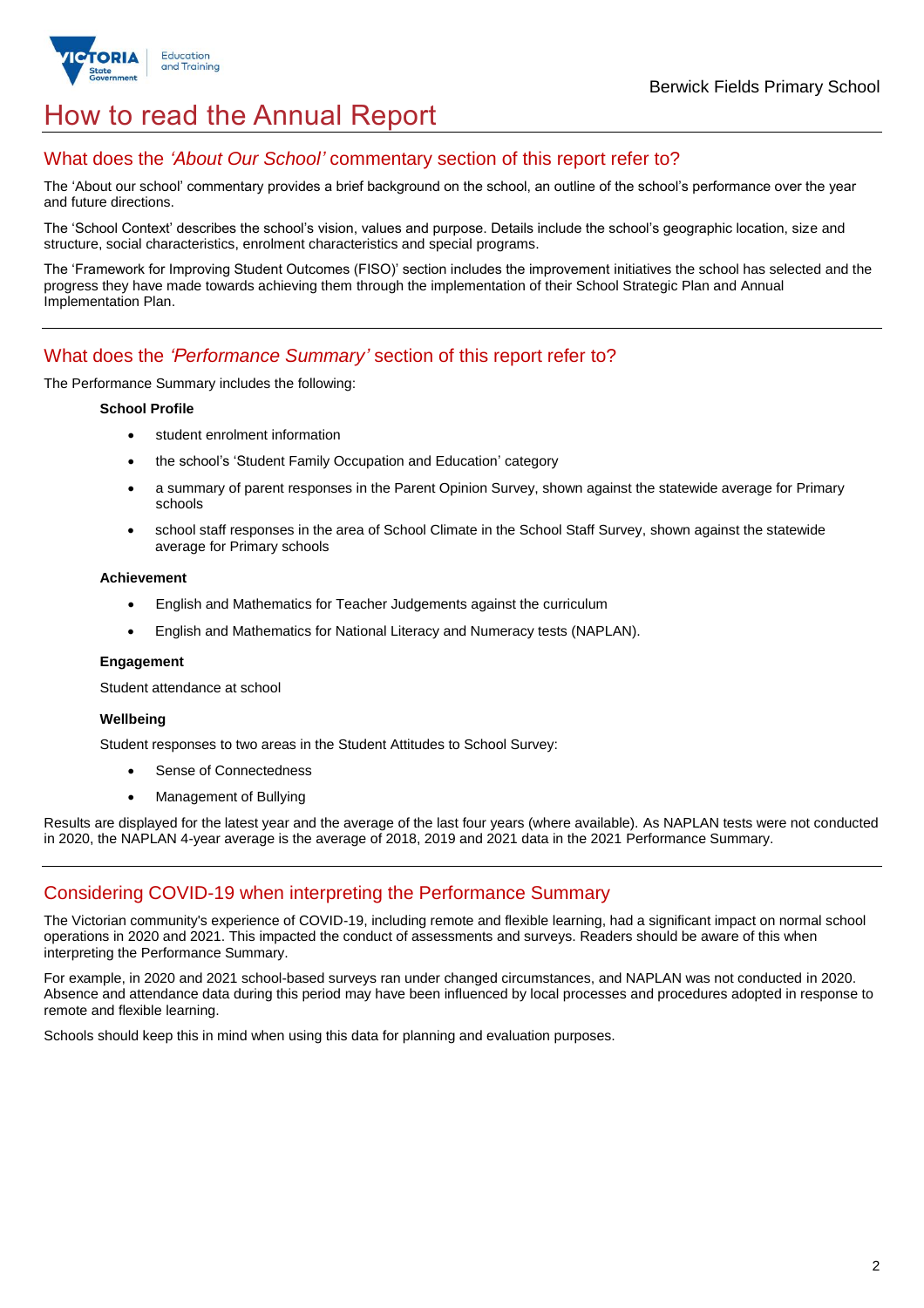

## How to read the Annual Report (continued)

#### What do *'Similar Schools'* refer to?

Similar Schools are a group of Victorian government schools with similar characteristics to the school.

This grouping of schools has been created by comparing each school's socio-economic background of students, the number of non-English speaking students and the school's size and location.

### What does *'NDP'* or '*NDA*' mean?

'NDP' refers to no data being published for privacy reasons or where there are insufficient underlying data. For example, very low numbers of participants or characteristics that may lead to identification will result in an 'NDP' label.

'NDA' refers to no data being available. Some schools have no data for particular measures due to low enrolments. There may be no students enrolled in some year levels, so school comparisons are not possible.

Note that new schools only have the latest year of data and no comparative data from previous years. The Department also recognises unique circumstances in Specialist, Select Entry, English Language, Community Schools and schools that changed school type recently, where school-to-school comparisons are not appropriate.

### What is the *'Victorian Curriculum'*?

The Victorian Curriculum F–10 sets out what every student should learn during his or her first eleven years of schooling. The curriculum is the common set of knowledge and skills required by students for life-long learning, social development and active and informed citizenship.

The Victorian Curriculum is assessed through teacher judgements of student achievement based on classroom learning.

The curriculum has been developed to ensure that school subjects and their achievement standards enable continuous learning for all students, including students with disabilities.

The 'Towards Foundation Level Victorian Curriculum' is integrated directly into the curriculum and is referred to as 'Levels A to D'.

'Levels A to D' may be used for students with disabilities or students who may have additional learning needs. These levels are not associated with any set age or year level that links chronological age to cognitive progress (i.e., there is no age expected standard of achievement for 'Levels A to D').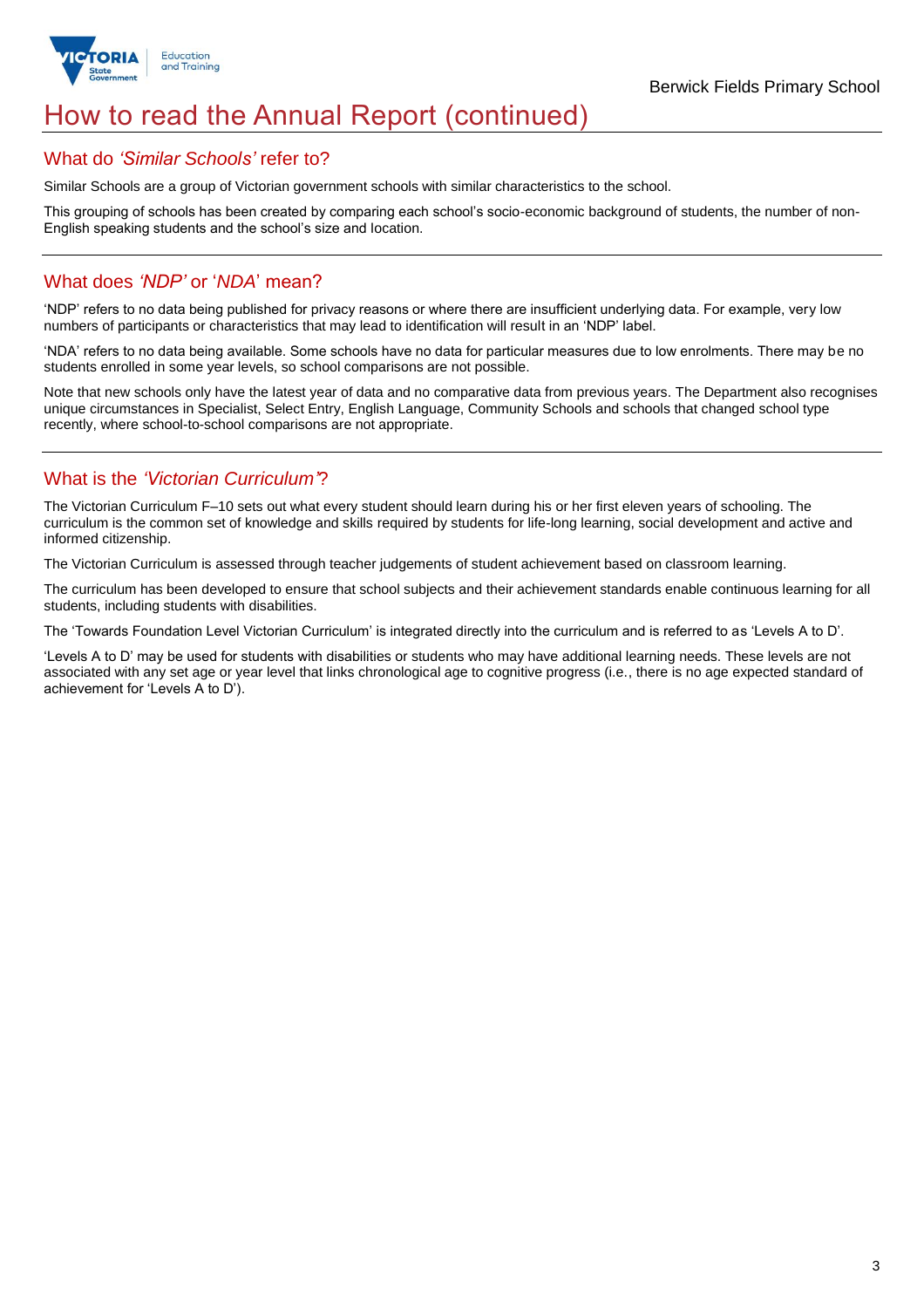

## **About Our School**

### School context

Berwick Fields Primary School is located in the City of Casey, 45 km to the south-east of Melbourne. The school opened in 2006 with 139 students, grew rapidly to an enrollment of 1100 in 2015, and by 2020 had stabilized somewhat at 908. Enrolment numbers are expected to remain at current levels for some years to come, as a further housing estate is to be opened in the school's neighborhood enrolment boundary, as determine by the DET.

In 2021 the Student Family Occupation and Education index (SFOE) declined to 0.3825 (from 0.3928 in 2020), remaining within the Low - Medium School Level Band. In 2021, 24% of the student population had English as an additional Language funding (<5 years), 1% were Aboriginal or Torres Strait Islander and 6 students were living in an Out of Home Care arrangement. The school facilities include a full–size basketball court, a theatre with tiered seating for 180 and provision for out of school hours care. The school sustains a well resourced kitchen/garden program. This includes an extensive vegetable garden, a well-appointed kitchen and adjacent dining room. The school keeps a number of hens to support this program.

The grounds are extensive, with ample opportunities for both active and passive play, and for a wide variety of learning opportunities. Excitingly we were successful in gaining an Inclusive Schools Fund grant in 2019 which will enable us to improve the outdoor space, surrounded by portables, that is not accessible and underutilized as a learning and teaching space. We aim to transform this space into a science area, enabling students to engage in sensory activities, within a tranquil, green environment that promotes our commitment to sustainable practices, in connection to our existing wetlands and Eco Cubby. This area includes spaces for small groups to engage in gardening projects, helping to develop students' social skills whilst enabling learning outside of the classroom. This landscaping will enable more students, to access our existing wetlands, given the defined paths. The development of this space was interrupted by community restrictions due to COVID pandemic.

The current Principal leads a staff of 68.4 equivalent full time (EFT) which includes a leadership profile of two Assistant Principals, supported by four Leading Teachers and Learning Specialists, and 50 teaching staff, recognizing that 48% of the teaching staff are working part time due to the Department's flexible working arrangements. Our learning community is further supported by our wonderful Education Support staff, 5.6 of whom are administrative and 12 support the program for students with disabilities and/or offer teaching support.

### Framework for Improving Student Outcomes (FISO)

When looking back on the achievements of Berwick Fields during 2021, it is fair to say it was a roller coaster of a ride as we again spent a significant amount of time in the remote learning environment! The way our students managed their learning, be it at home or at school, was to be commended. They approached each challenge with new seen levels of flexibility, adaptiveness and persistence whilst also developing their communication, collaboration and problem solving skills, all while maintaining a genuine engagement in learning overall. This year each students' achievements are highlighted in their Google Classroom, portfolio and summarised in their individual reports. The teaching staff are also to be commended on the thought, effort and care they showed their students throughout 2021, enabling such positive growth in not only their academic achievements but also their social and emotional development. Our teaching teams were prepared to step into new terrain too, enacting more live teaching experiences based on the feedback that we received from our community. The staff were rewarded by the engagement of the students that fully participated in these live lessons. A big thank you also needs to be extended to our education support staff who have supported individual students and the various programs that offer such valuable learning experiences, within our school. A special mention also needs to be stretched to our community for the way they too supported their child/ren, particularly given they had to navigate homeschooling while balancing their own commitments. They consistently demonstrated to their child/ren what learning looks like, showing an enthusiasm for the tasks being uploaded, persistence in the challenges and cooperation towards working with our staff in support of their child/ren's learning journey, amongst their own challenges. As our motto states, Together We Achieve(d)!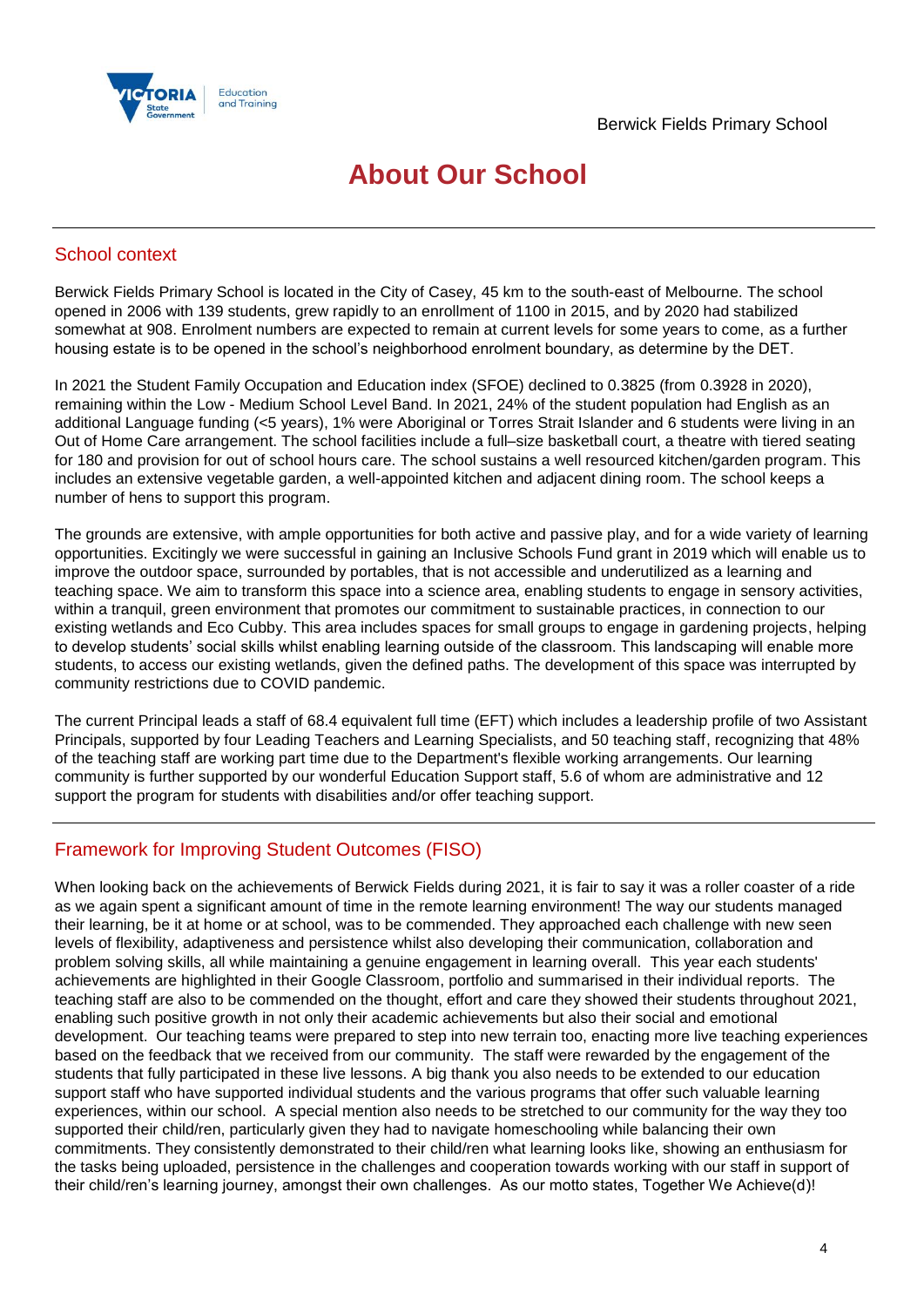

2021 was the final year of our 2017-2021 School Strategic Plan so we have had the opportunity to reflect on what we have achieved in developing our collaborative professional learning culture and promoting positive school wide behaviours, in line with the Department's Framework for Improving Student Outcomes, through in the Pre-Review Self Evaluation and online review process. The outcomes of this were captured in the final Review report.

### Achievement

In 2021, the school focused on the three DET priorities. In the area of Achievement, the 'Learning, catch-up and extension' priority guided the work of our learning community.

In PLCs, teachers continued to work to develop learning plans that catered for the individual learning needs of all students. Drawing upon the guaranteed and viable curriculum we have developed over the past four years, teachers further refined their PLC planning to focus on differentiation in the learning. This was especially targeted during the remote learning period, where PLCs planned an increased number of small group and differentiated teaching sessions and learning activities for students.

We also took on board feedback from both staff, students and parents in the 2020 remote learning period. When we moved to remote learning in 2021, we increased our use and frequency of synchronous teaching, which led to greater student connection, engagement and more meaningful feedback. Teachers began to use the gradual release of responsibility instructional model to design these synchronous learning sessions.

Through both the TLI and Student Excellence Programs, we offered opportunities to provide additional support to target students working toward the expected level, and those working well ahead of their peers. These opportunities continued during remote learning, with teachers taking small groups or extension classes to support students. We also connected in with the Victorian Challenge and Enrichment Series to provide opportunities to high ability students throughout the year.

Our end of year teacher judgments highlight that we have a greater percentage of students achieving at or above the expected level in English and Mathematics compared to like schools and the state average. The achievement of PSD students was closely monitored throughout remote learning and upon the return to school, with teachers developing IEPs for PSD students and the implementation of these being supported by Education Support Staff, and one-on-one tutoring throughout remote learning.

As we head in to 2022, we will now be focused on embedding the gradual release of responsibility as an instructional model across the school. We will also be exploring the High Impact Teaching Strategies, and they are used across all of the curriculum domains.

### Engagement

Wellbeing and community connection were given equal priority to curriculum content and achievement throughout 2021, recognising the school's important role as a community hub and social safety net in challenging times.

Classroom teachers held regular Zoom sessions with a focus on social and emotional learning, engagement and connection throughout remote learning. The Positive Climate for Learning Team (PCL) worked to actively monitor students and families disengaged from learning programs, providing different learning opportunities for these students. Attendance was monitored throughout the remote learning period with a strong wellbeing focus with teachers regularly conducting check in surveys, tracking Zoom attendance along with the submission of class work on the Google Classroom. Our PCL team and classroom teachers reached out to families regularly. This attendance monitoring continued upon the return to school, led by the PCL Leading Teacher, and improvement plans were enacted. Our student absence data (P-6) saw a decrease with the average number of absence days reaching 16.4 days, compared to our the average of 17.2 in 2020. We attribute this decline to the implications of remote learning, the community announcements encouraging families to keep their child/ren at home if they showed symptoms along with the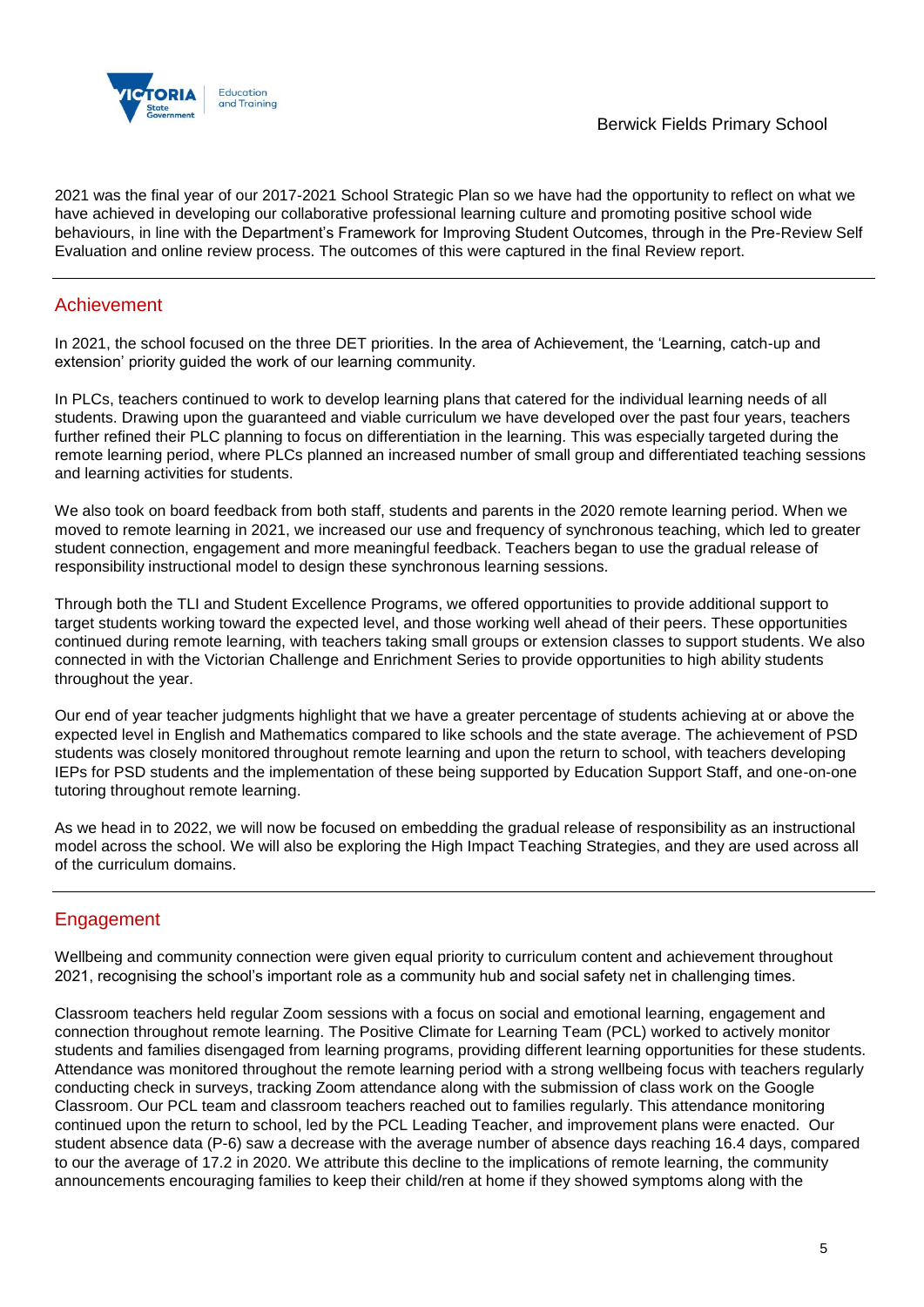

challenges for families.

Intervention and acceleration programs continued throughout remote learning, supporting students achieving both above and below the expected level, as well as learning English as an Additional Language.

Extra acknowledgement is owed to our grade six Team Captain student leaders throughout the remote learning period who demonstrated a strong commitment to building an involved community, whilst highlighting the strong sense of student agency and voice within the school. They organised weekly online assemblies and regular whole school social activities for the whole school to engage in remotely. Student achievement was celebrated on a regular basis to promote participation and engagement, through weekly mailed awards and acknowledgements.

### **Wellbeing**

.

In 2021, the DET priority 'Happy and Healthy Kids' guided the work of our learning community. The work developing our collective capacity to explicitly teach our social and emotional curriculum was led by our Coordinators. Working closely with their Professional Learning Communities they identified what is currently taught at each year level identifying gaps and using this to inform the development of a whole school Social and Emotional Learning Plan ensuring a sequenced and cohesive learning journey for our students.

Staff meetings were utilized to provide professional learning for teachers to develop our collective understanding of the different functions of student behaviour and capacity to develop meaningful Behaviour Support Plans with appropriate strategies. We also sustained our commitment to training all of our staff, including teachers and Education Support staff with opportunities presented through School Wide Positive Behavior (SWPBS). We did this through our staff induction program, online professional development opportunities and one on one mentoring sessions at the beginning of the school year. Parents were also provided with a unique opportunity to engage with Dr Jodi Richards to learn more about how they can support their child/ren at home by building resilient brains to lower stress and boost wellbeing. They also learnt more about the Zones of Regulation. This was in in response to our communities needs in response to the impacts of COVID-19.

Our biggest achievement for the year was rolling out our acknowledgement system. All staff used tokens to acknowledge students who demonstrate our positive behaviours in line with the Matrix. Students put these in the whole school token collector displayed at the front of the school. In addition to this, staff also acknowledged students with team points which were displayed in every classroom across the school. Furthermore, we sustained all other forms of acknowledgements including; Fielder awards, Red tickets, SWPBS certificates and stickers and Gnome of the Week. Other achievements in our SWPBS work included gaining both our Blue and Bronze SWPBS recognition and the development of a whole school SWPBS Professional Learning Plan.

Health and wellbeing support such as the Chaplaincy program, sustaining our Wellbeing Hub learning space and team, social groups, individual check-ins and one on one mentoring were prioritised for staff, students and their families.

All of this work had significant impacts across our school community. Our School Staff Survey highlights that our School Climate results were quite positive with 77% of staff indicating positive responses which was above the state mean. 'Parent satisfaction' was also high with a school percent endorsement of 84.7%. This result exceeds the state mean (81.4%).

Our Student Attitudes to School data in the area of 'Management of Bullying' showed similar results with our school percent endorsement of 91.1% significantly exceeding that of similar schools (76.9%) and the state average (78.4%). When looking at how 'Connected' our students felt to school we have achieved significant gains with 93.1% positive endorsement, again well above our similar schools (79.5%) and the state average (79.5%).

Our Student Absence data remained stable with an average number of absence days of 16.4 per student. This was slightly above our similar schools (16.1) and state mean (14.7).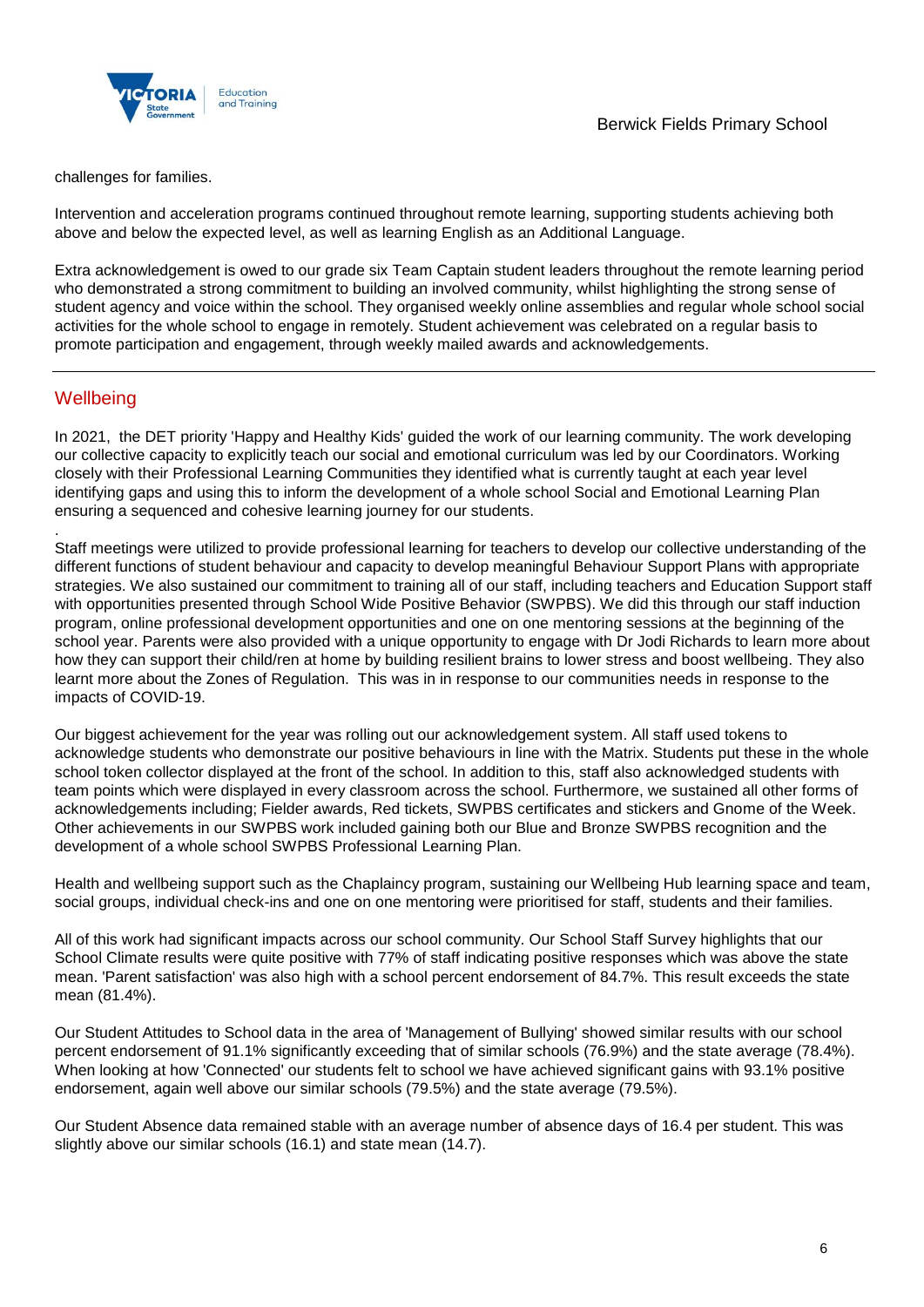

### Finance performance and position

In 2021 we continued to support our families to meet their financial commitments by utilising a prepayment plan system using BPAY, EFTPOS, direct deposit facility or Compass. Compass was also utilised as a major means of communicating with parents and informing them of upcoming events, excursions and due dates for payments.

The continued financial support of family commitments to paying fees has given us the opportunity to further build on our technology resources in 2021, enabling us to purchase 70 Chromebooks and to install a new PowerEdge server. In addition, we upgraded our Photocopiers throughout the school. In 2021, 861 of our 944 students either paid in full or contributed towards their Essential Items. Although the budget shows a surplus these funds reflect money that has been paid in advance towards 2022 school costs.

We received some grants including a sports grant which we used for coaching and sports supplies. Equity funding contributed to supporting our student wellbeing programs including SWPBS and our Levelled Literacy Intervention Program (LLI), targeting student individual needs. The Student Excellence funding enabled us continue our Reading Enrichment program (grade 5 and 6) for high achieving students in grades 5 and 6. Students were also supported to participate in the High Ability Program through Virtual School Victoria. The Tutor Learning Initiative also enabled us to provide tutoring support to small groups of students in Literacy and Numeracy. Overall we were supported 72 students in a semester with approximately 3x30 minute sessions of tutoring each week, and 52 students through our English as an Additional Language program. We were also recipients of funding thorough the National School Chaplaincy Program, enabling us to access a chaplain through Christians Helping in Primary Schools (CHiPS).

#### **For more detailed information regarding our school please visit our website at [http://www.berwickfieldsps.vic.edu.au](http://www.berwickfieldsps.vic.edu.au/)**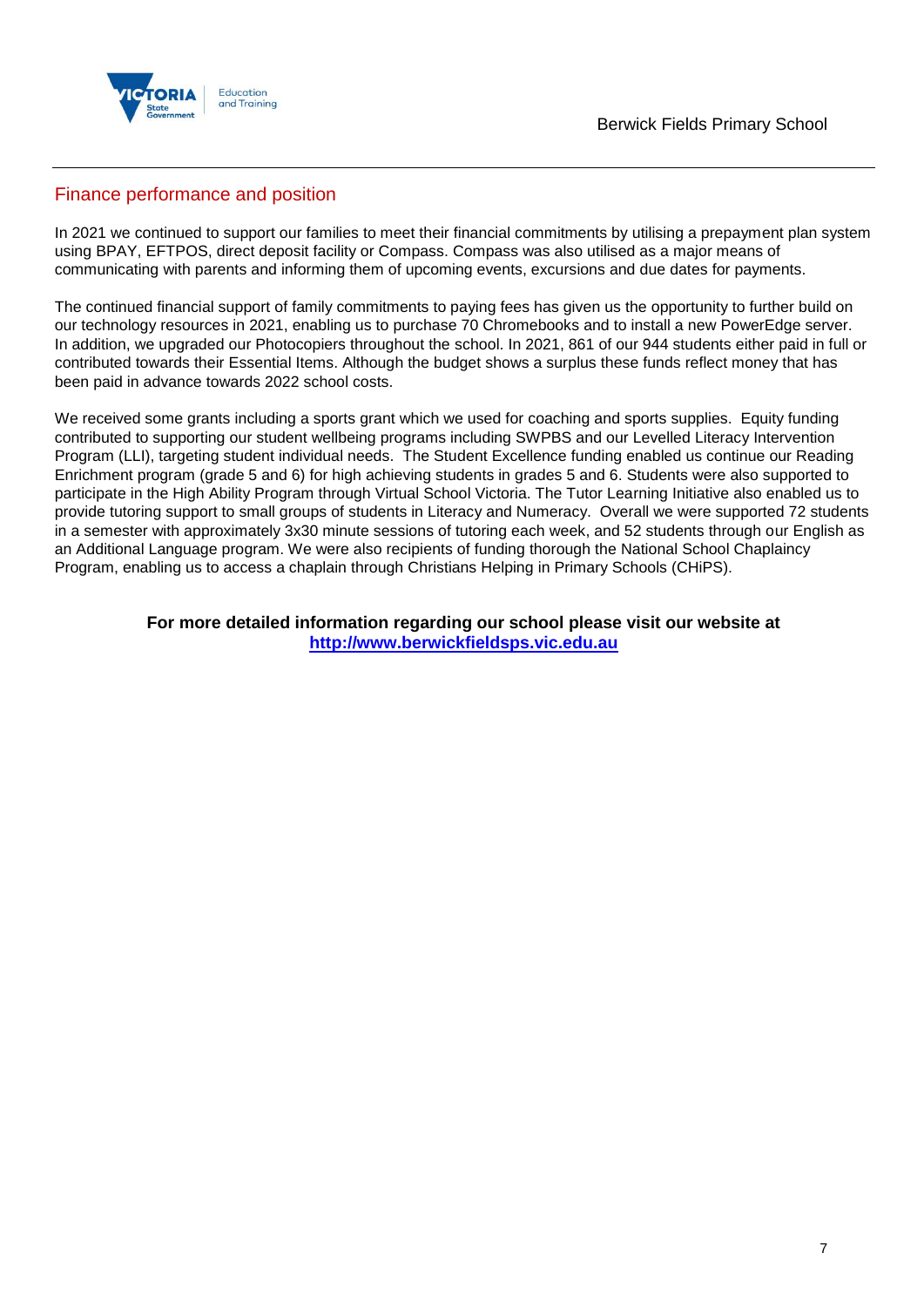

# **Performance Summary**

The Performance Summary for government schools provides an overview of how this school is contributing to the objectives of the Education State and how it compares to other Victorian government schools.

All schools work in partnership with their school community to improve outcomes for children and young people. Sharing this information with parents and the wider school community helps to support community engagement in student learning, a key priority of the Framework for Improving Student Outcomes.

Refer to the 'How to read the Annual Report' section for help on how to interpret this report.

### SCHOOL PROFILE

#### **Enrolment Profile**

A total of 932 students were enrolled at this school in 2021, 429 female and 503 male.

32 percent of students had English as an additional language and 1 percent were Aboriginal or Torres Strait Islander.

#### **Overall Socio-Economic Profile**

The overall school's socio-economic profile is based on the school's Student Family Occupation and Education index (SFOE).

SFOE is a measure of socio-educational disadvantage of a school, based on educational and employment characteristics of the parents/carers of students enrolled at the school. Possible SFOE band values are: Low, Low-Medium, Medium and High. A 'Low' band represents a low level of socio-educational disadvantage, a 'High' band represents a high level of socio-educational disadvantage.

This school's SFOE band value is: Low - Medium

#### **Parent Satisfaction Summary**

The percent endorsement by parents on their school satisfaction level, as reported in the annual Parent Opinion Survey.

Percent endorsement indicates the percent of positive responses (agree or strongly agree) from parents who responded to the survey.



#### **School Staff Survey**

The percent endorsement by staff on School Climate, as reported in the annual School Staff Survey.

Percent endorsement indicates the percent of positive responses (agree or strongly agree) from staff who responded to the survey. Data is suppressed for schools with three or less respondents to the survey for confidentiality reasons.

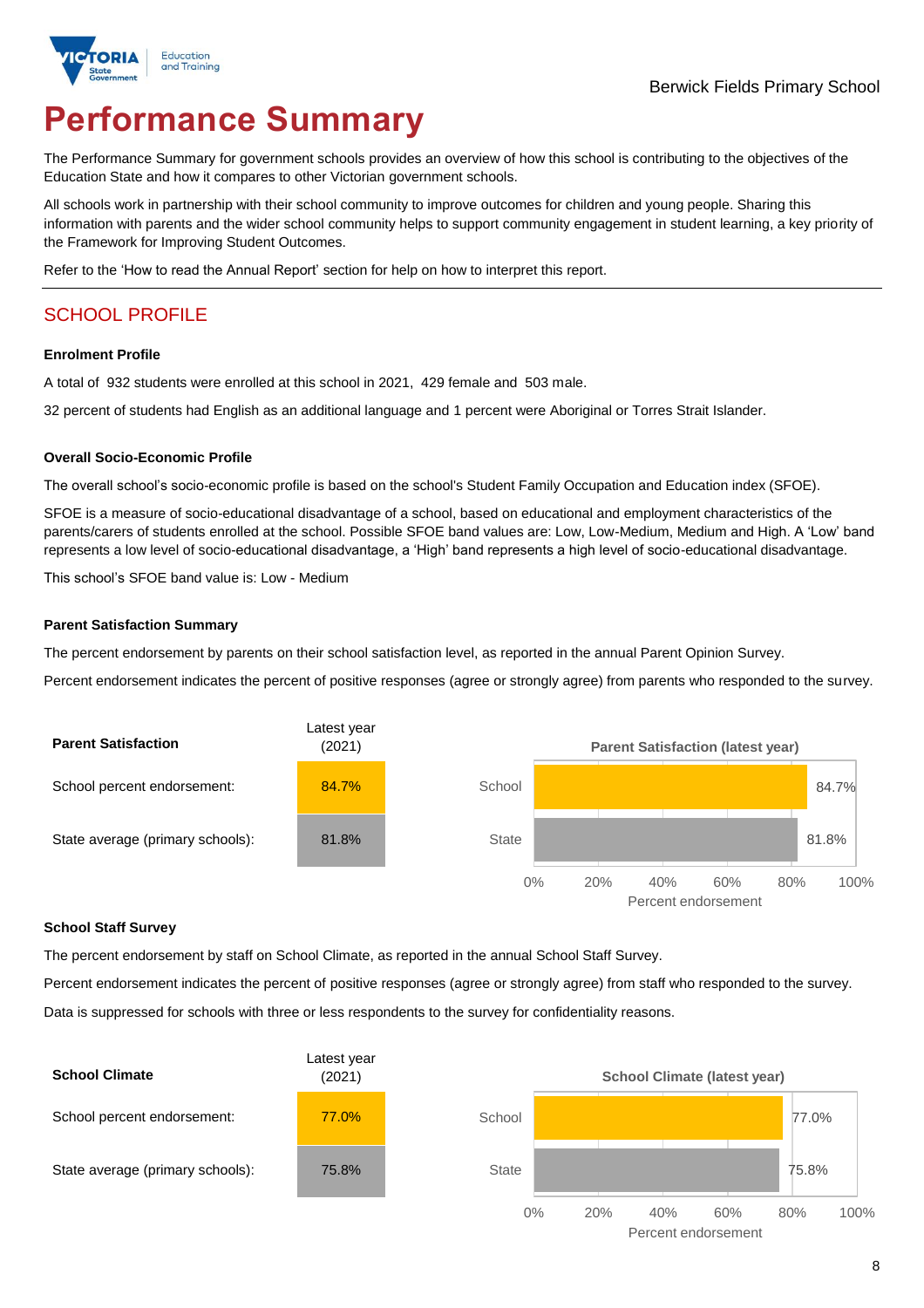

### ACHIEVEMENT

*Key: 'Similar Schools' are a group of Victorian government schools that are like this school, taking into account the school's socioeconomic background of students, the number of non-English speaking students and the size and location of the school.*

#### **Teacher Judgement of student achievement**

Percentage of students working at or above age expected standards in English and Mathematics.



Percent students at or above age expected level

| <b>Mathematics</b><br>Years Prep to 6                             | Latest year<br>(2021) |
|-------------------------------------------------------------------|-----------------------|
| School percent of students at or above age<br>expected standards: | 90.4%                 |
| Similar Schools average:                                          | 83.0%                 |
| State average:                                                    | 84.9%                 |

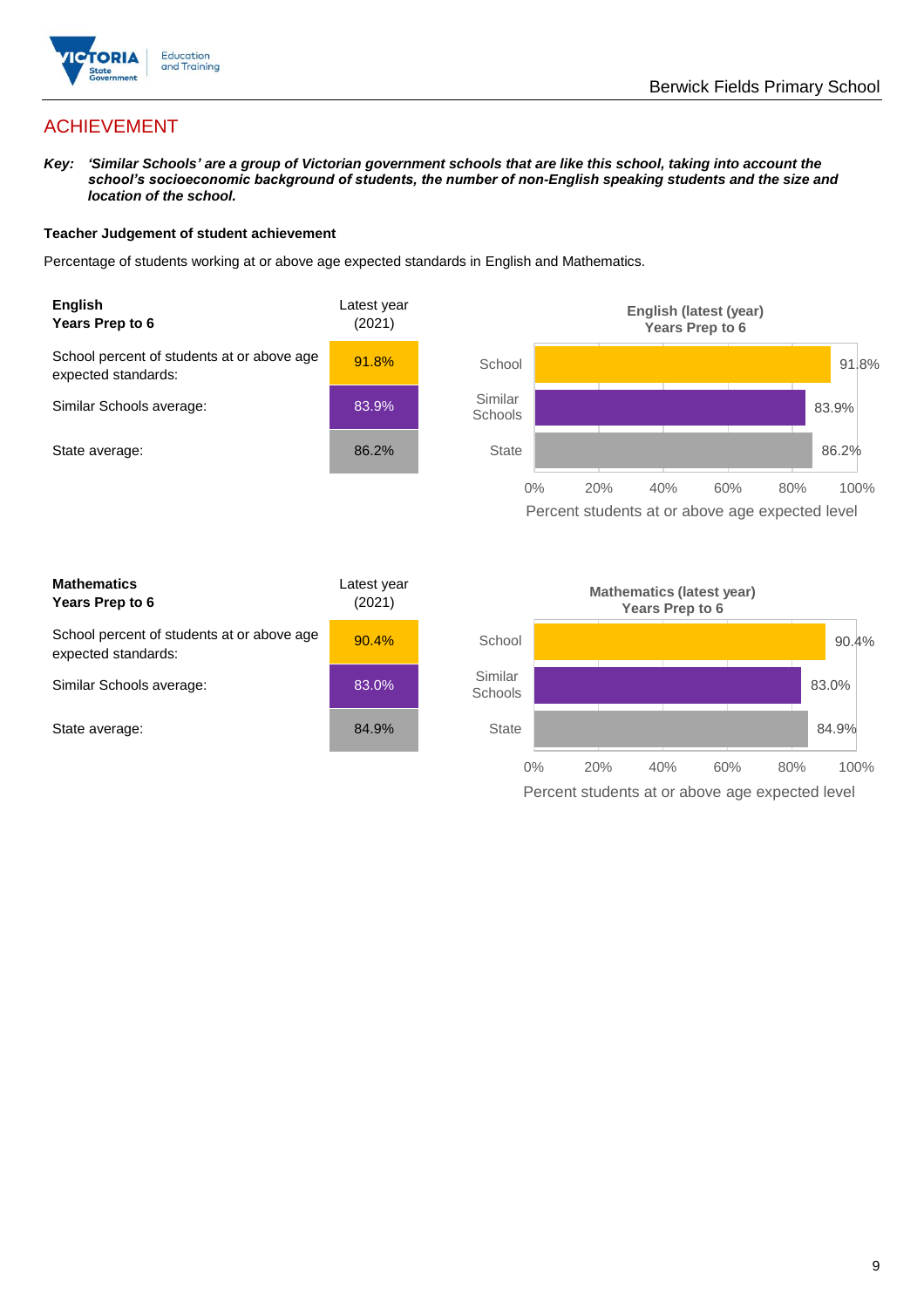

### ACHIEVEMENT (continued)

*Key: 'Similar Schools' are a group of Victorian government schools that are like this school, taking into account the school's socioeconomic background of students, the number of non-English speaking students and the size and location of the school.*

#### **NAPLAN**

Percentage of students in the top three bands of testing in NAPLAN.

Note: NAPLAN tests were not conducted in 2020, hence the 4-year average is the average of 2018, 2019 and 2021 data.

| Reading<br>Year <sub>3</sub>                      | Latest year<br>(2021) | 4-year<br>average |                    | <b>NAPLAN Reading (latest year)</b><br>Year <sub>3</sub> |                                                      |       |
|---------------------------------------------------|-----------------------|-------------------|--------------------|----------------------------------------------------------|------------------------------------------------------|-------|
| School percent of students in<br>top three bands: | 81.6%                 | 79.3%             | School             |                                                          |                                                      | 81.6% |
| Similar Schools average:                          | 75.9%                 | 74.5%             | Similar<br>Schools |                                                          | 75.9%                                                |       |
| State average:                                    | 76.9%                 | 76.5%             | <b>State</b>       |                                                          | 76.9%                                                |       |
|                                                   |                       |                   | $0\%$              | 20%<br>40%                                               | 60%<br>80%<br>Percent of students in top three bands | 100%  |
| Reading<br>Year <sub>5</sub>                      | Latest year<br>(2021) | 4-year<br>average |                    | <b>NAPLAN Reading (latest year)</b><br>Year <sub>5</sub> |                                                      |       |
| School percent of students in<br>top three bands: | 75.2%                 | 64.8%             | School             |                                                          | 75.2%                                                |       |
| Similar Schools average:                          | 66.2%                 | 62.6%             | Similar<br>Schools |                                                          | 66.2%                                                |       |
| State average:                                    | 70.4%                 | 67.7%             | <b>State</b>       |                                                          | 70.4%                                                |       |
|                                                   |                       |                   | $0\%$              | 20%<br>40%                                               | 60%<br>80%<br>Percent of students in top three bands | 100%  |
| <b>Numeracy</b><br>Year <sub>3</sub>              | Latest year<br>(2021) | 4-year<br>average |                    | Year <sub>3</sub>                                        | <b>NAPLAN Numeracy (latest year)</b>                 |       |
| School percent of students in<br>top three bands: | 68.5%                 | 64.3%             | School             |                                                          | 68.5%                                                |       |
| Similar Schools average:                          | 63.4%                 | 64.0%             | Similar<br>Schools |                                                          | 63.4%                                                |       |
| State average:                                    | 67.6%                 | 69.1%             | <b>State</b>       |                                                          | 67.6%                                                |       |
|                                                   |                       |                   | $0\%$              | 20%<br>40%                                               | 60%<br>80%<br>Percent of students in top three bands | 100%  |
| <b>Numeracy</b><br>Year 5                         | Latest year<br>(2021) | 4-year<br>average |                    | <b>NAPLAN Numeracy (latest year)</b><br>Year 5           |                                                      |       |
| School percent of students in<br>top three bands: | 69.9%                 | 57.5%             | School             |                                                          | 69.9%                                                |       |
| Similar Schools average:                          | 56.1%                 | 53.8%             | Similar<br>Schools |                                                          | 56.1%                                                |       |
|                                                   |                       |                   |                    |                                                          |                                                      |       |
| State average:                                    | 61.6%                 | 60.0%             | <b>State</b>       |                                                          | 61.6%                                                |       |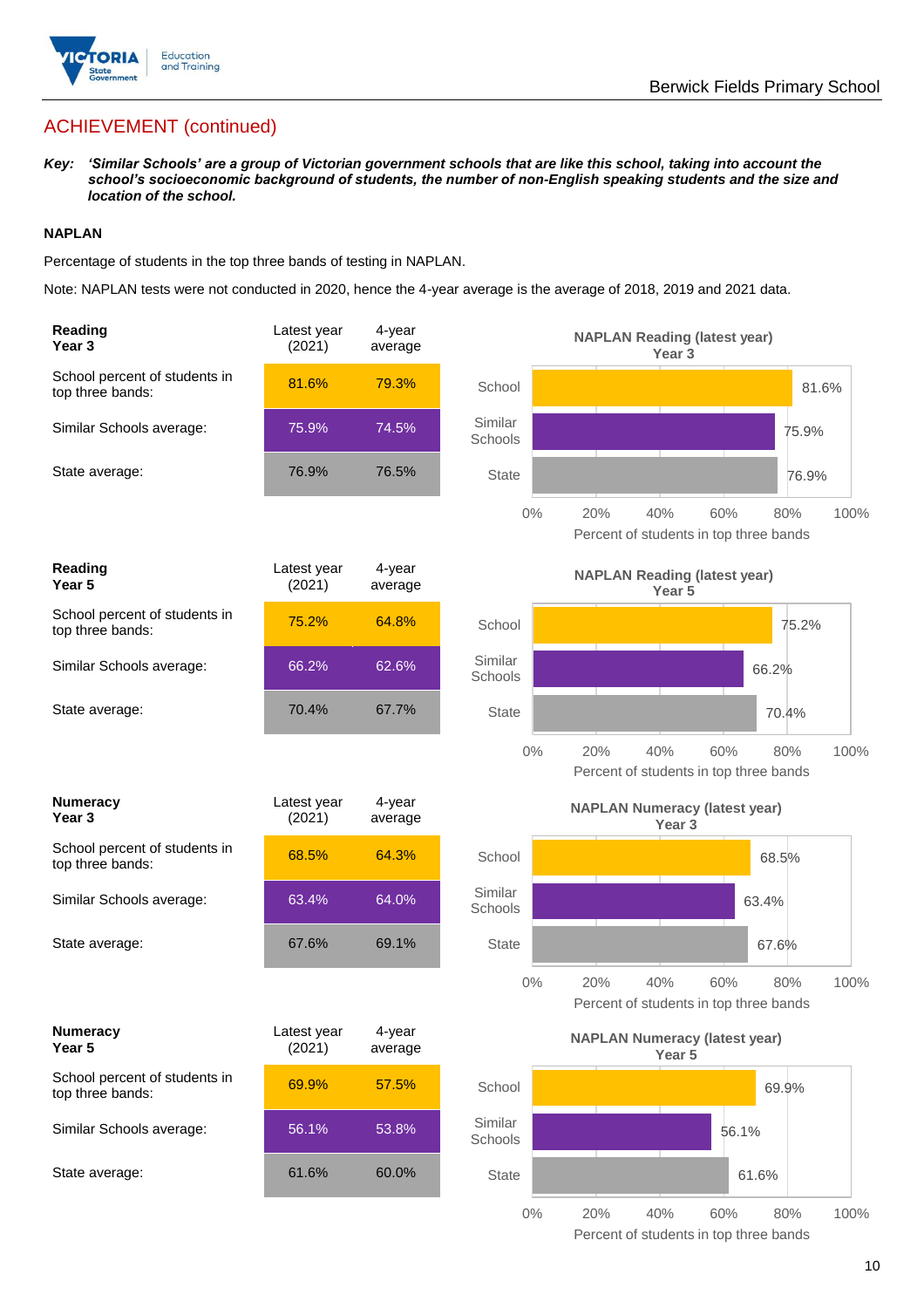

### ACHIEVEMENT (continued)

#### **NAPLAN Learning Gain**

NAPLAN learning gain is determined by comparing a student's current year result relative to the results of all 'similar' Victorian students (i.e., students in all sectors in the same year level who had the same score two years prior). If the current year result is in the top 25 percent, their gain level is categorised as 'High'; middle 50 percent is 'Medium'; bottom 25 percent is 'Low'.

Berwick Fields Primary School

#### **Learning Gain Year 3 (2019) to Year 5 (2021)**



**BLow Gain** Medium Gain **Example 10**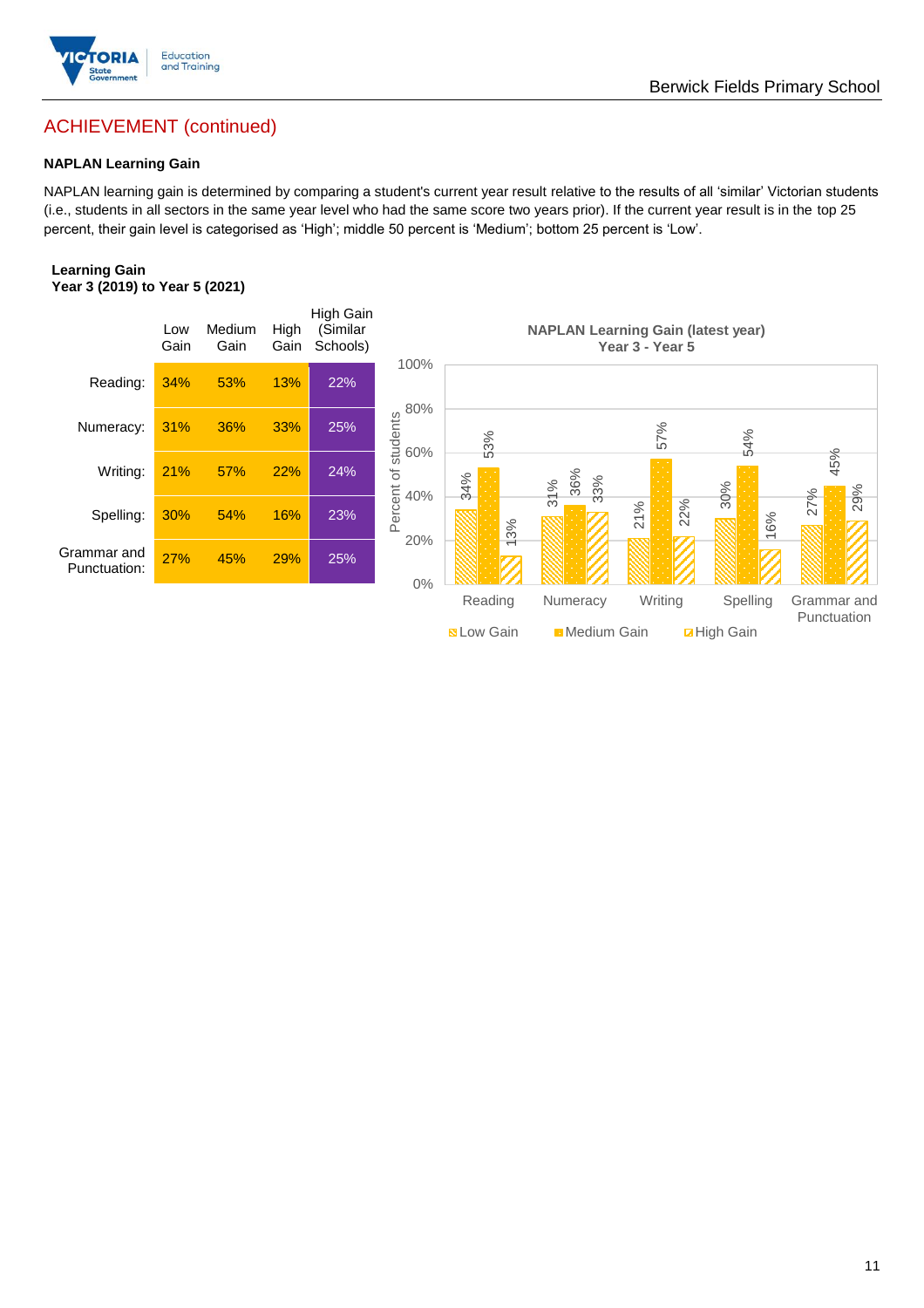

### ENGAGEMENT

*Key: 'Similar Schools' are a group of Victorian government schools that are like this school, taking into account the school's socioeconomic background of students, the number of non-English speaking students and the size and location of the school.*

#### **Average Number of Student Absence Days**

Absence from school can impact on students' learning. Common reasons for non-attendance include illness and extended family holidays. Absence and attendance data in 2020 and 2021 may have been influenced by COVID-19.



#### **Attendance Rate (latest year)**

|                                             | Prep | Year 1 | Year 2 | Year 3 | Year 4 | Year 5 | Year 6 |
|---------------------------------------------|------|--------|--------|--------|--------|--------|--------|
| Attendance Rate by year level<br>$(2021)$ : | 91%  | 93%    | 91%    | 93%    | 91%    | 93%    | 92%    |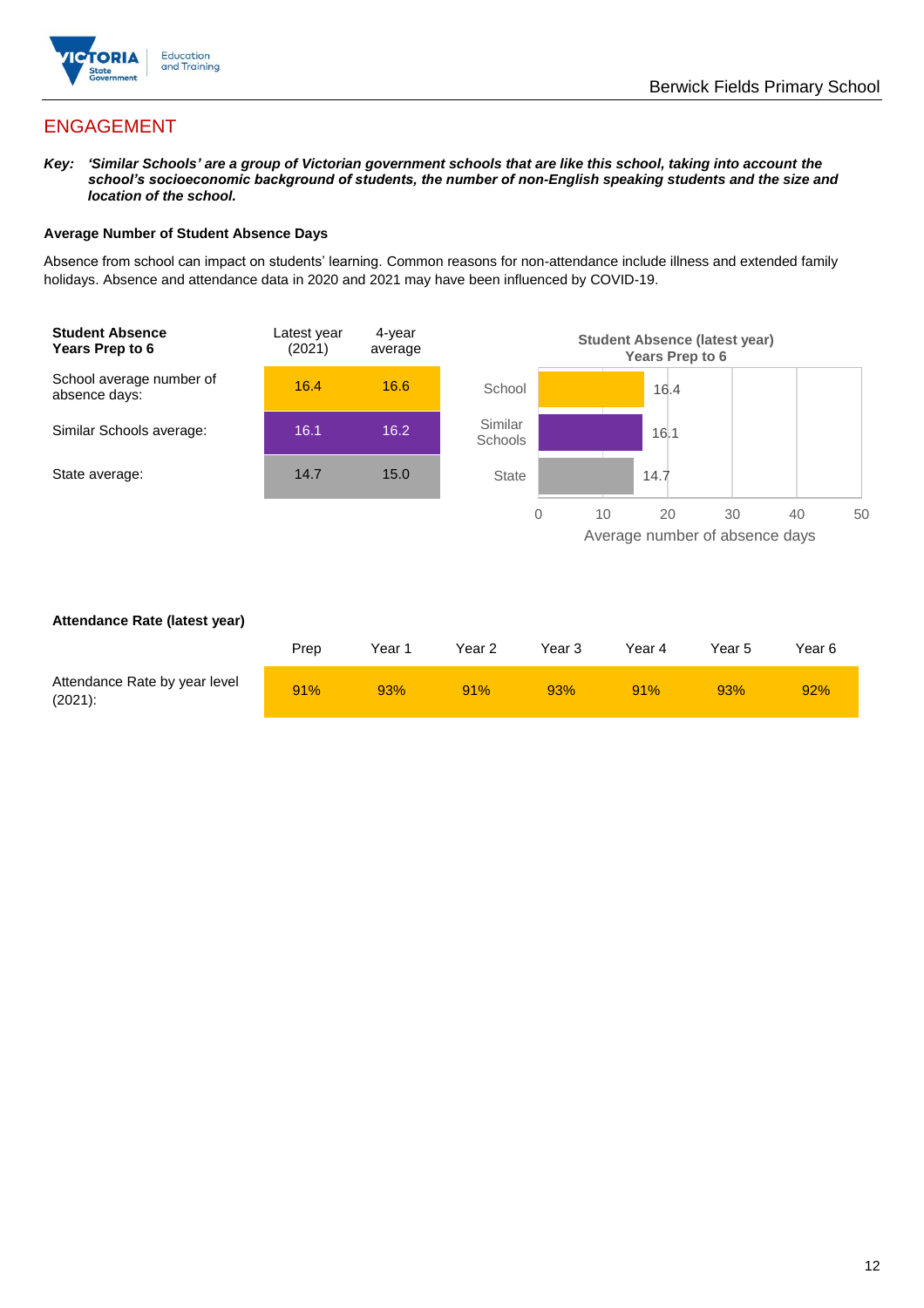

### **WELLBEING**

*Key: 'Similar Schools' are a group of Victorian government schools that are like this school, taking into account the*  school's socioeconomic background of students, the number of non-English speaking students and the size and *location of the school.*

#### **Student Attitudes to School – Sense of Connectedness**

The percent endorsement on Sense of Connectedness factor, as reported in the Attitudes to School Survey completed annually by Victorian government school students, indicates the percent of positive responses (agree or strongly agree).



*Due to lower participation rates, differences in the timing of the survey/length of survey period and the general impact of Covid19 across 2020 and 2021, data are often not comparable with previous years or within similar school groups. Care should be taken when interpreting these results.*



#### **Student Attitudes to School – Management of Bullying**

The percent endorsement on Management of Bullying factor, as reported in the Attitudes to School Survey completed annually by Victorian government school students, indicates the percent of positive responses (agree or strongly agree).

| <b>Management of Bullying</b><br>Years 4 to 6 | Latest year<br>(2021) | 4-year<br>average |  |
|-----------------------------------------------|-----------------------|-------------------|--|
| School percent endorsement:                   | 91.1%                 | 88.0%             |  |
| Similar Schools average:                      | 76.9%                 | 78.3%             |  |
| State average:                                | 78.4%                 | 79.7%             |  |

*Due to lower participation rates, differences in the timing of the survey/length of survey period and the general impact of Covid19 across 2020 and 2021, data are often not comparable with previous years or within similar school groups. Care should be taken when interpreting these results.*

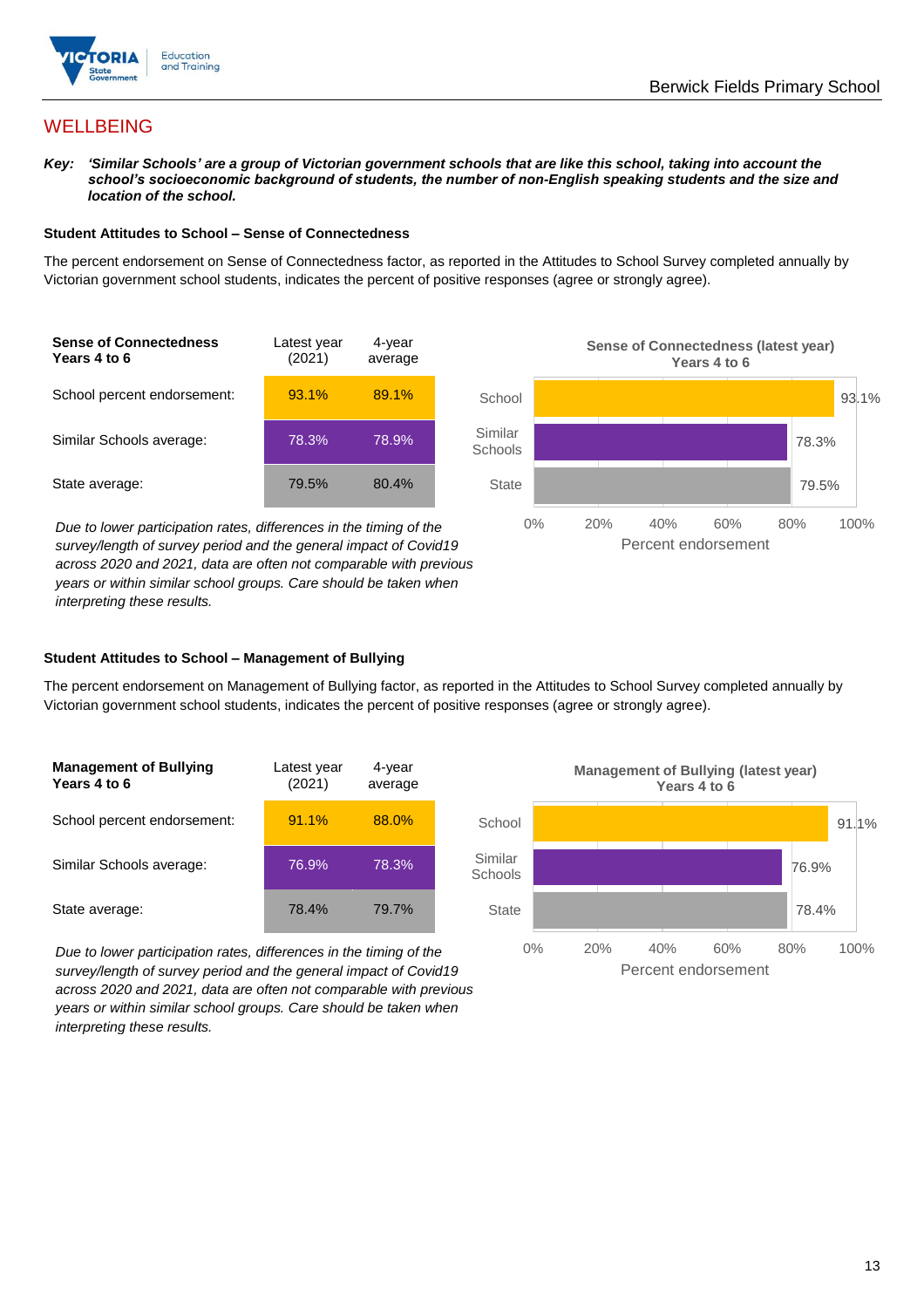

# **Financial Performance and Position**

FINANCIAL PERFORMANCE - OPERATING STATEMENT SUMMARY FOR THE YEAR ENDING 31 DECEMBER, 2021

| <b>Revenue</b>                  | <b>Actual</b> |
|---------------------------------|---------------|
| <b>Student Resource Package</b> | \$7,471,363   |
| Government Provided DET Grants  | \$926,835     |
| Government Grants Commonwealth  | \$21,336      |
| Government Grants State         | \$0           |
| Revenue Other                   | \$45,154      |
| <b>Locally Raised Funds</b>     | \$615,101     |
| <b>Capital Grants</b>           | \$0           |
| <b>Total Operating Revenue</b>  | \$9,079,791   |

| Equity <sup>1</sup>                                 | <b>Actual</b> |
|-----------------------------------------------------|---------------|
| Equity (Social Disadvantage)                        | \$198,668     |
| Equity (Catch Up)                                   | \$0           |
| <b>Transition Funding</b>                           | \$0           |
| Equity (Social Disadvantage - Extraordinary Growth) | \$0           |
| <b>Equity Total</b>                                 | \$198,668     |

| <b>Expenditure</b>                    | <b>Actual</b> |
|---------------------------------------|---------------|
| Student Resource Package <sup>2</sup> | \$7,411,499   |
| Adjustments                           | \$0           |
| <b>Books &amp; Publications</b>       | \$21,627      |
| Camps/Excursions/Activities           | \$163,866     |
| <b>Communication Costs</b>            | \$7,540       |
| Consumables                           | \$138,971     |
| Miscellaneous Expense <sup>3</sup>    | \$49,114      |
| <b>Professional Development</b>       | \$15,492      |
| Equipment/Maintenance/Hire            | \$209,411     |
| <b>Property Services</b>              | \$146,728     |
| Salaries & Allowances <sup>4</sup>    | \$211,820     |
| <b>Support Services</b>               | \$182,160     |
| Trading & Fundraising                 | \$17,151      |
| Motor Vehicle Expenses                | \$0           |
| Travel & Subsistence                  | \$0           |
| <b>Utilities</b>                      | \$71,819      |
| <b>Total Operating Expenditure</b>    | \$8,647,197   |
| <b>Net Operating Surplus/-Deficit</b> | \$432,594     |
| <b>Asset Acquisitions</b>             | \$0           |

(1) The equity funding reported above is a subset of the overall revenue reported by the school.

(2) Student Resource Package Expenditure figures are as of 24 Feb 2022 and are subject to change during the reconciliation process.

(3) Miscellaneous Expenses include bank charges, administration expenses, insurance and taxation charges.

(4) Salaries and Allowances refers to school-level payroll.